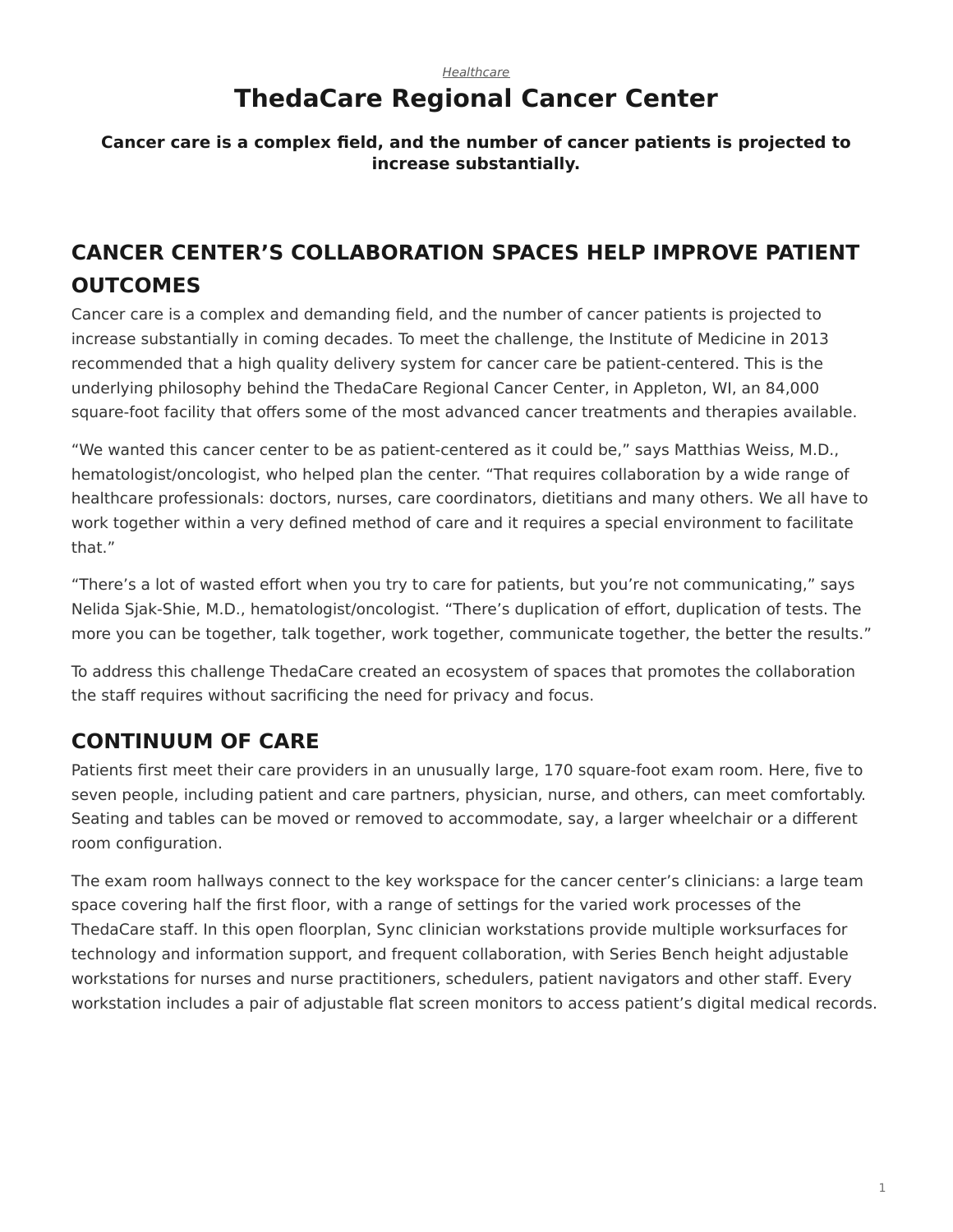In the center of this team space is a meeting and discussion area formed by individual V.I.A. walls. Doctors, nurses and other clinicians gather here around stand-up height tables and use large flat screens built into V.I.A. as they review and discuss charts, test results and other content. Each corner of this central space also offers a sit down workspace with a desktop computer, microscope, or a pair of monitors, for additional individual or small group work sessions. In the middle of these four workspaces, lounge seating supports team discussions.

A large team space designed to promote much needed collaboration among the ThedaCare staff encompasses half the first floor. This space provides a range of settings for the varied work processes of the ThedaCare staff. In the open floorplan, Sync clinician workstations provide multiple worksurfaces for technology and information support, and frequent collaboration, with Series Bench height adjustable workstations for nurses and nurse practitioners, schedulers, patient navigators and other staff.

#### **"This floor is the work engine of the clinic."**

#### **KEITH NOVENSKI** | cancer care project lead

Communication in this half-floor space is continual, as is collaboration. ThedaCare professionals are constantly conferring, holding meetings in pairs, threes and fours. A nursing supervisor holds a daily staff meeting with no need for a conference room; she simply meets amid her team's open workspaces. Nearby, a scheduler, medical assistant and nurse discuss a patient with special scheduling needs. Physicians lead stand-up consultations with nurses and other staff. A continual hum of quiet, professional teamwork pervades the floor. "This floor is the work engine of the clinic," says Keith Novenski, cancer care project lead.

#### **COLLABORATIVE COMMONS**

"Staff can sit or stand. Nomadic workers not tied to a particular unit or area, such as social workers, physical therapists, dietitians and others, can use workstations for individual work or to meet with someone on the unit for a quick discussion," says Novenski.

"When I need to talk about a case, I just walk out to one of those standing tables. We have the monitor, we bring it up, we look at the scans, we talk. It really works well," says Michael Ray, M.D., radiation oncologist.

Nurse practitioner Andrea Ebben says collaboration helps boost streamline care delivery. "There are five of us APCs (advance practice clinicians) and how we work in the collaborative space is really helpful. The nurses are there, too, and we can bounce ideas off each other, off the physicians."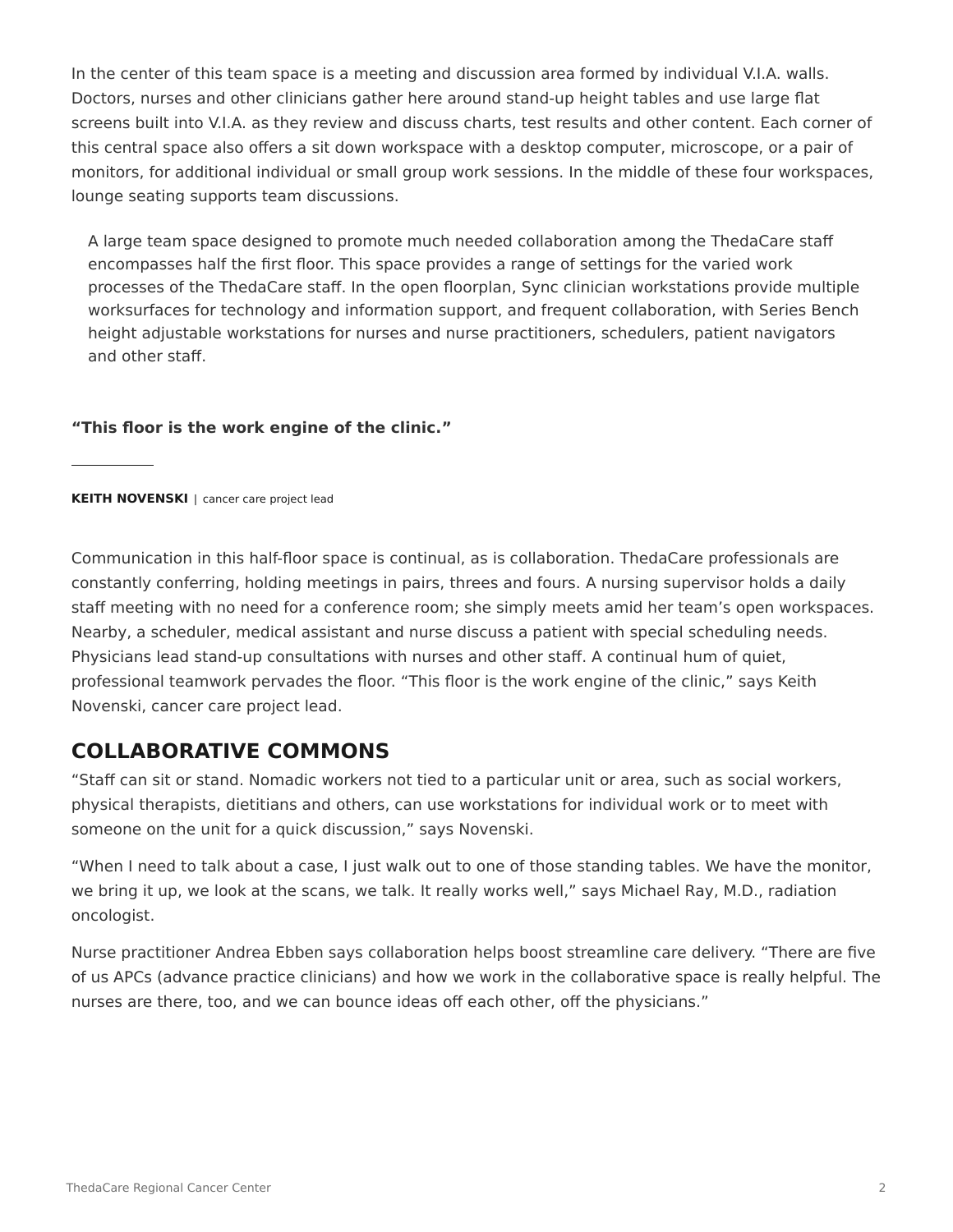Dr. Sjak-Shie says the collaborative space helps her manage the care of her patients. "I can give Andrea instructions or feedback that she needs, while the patient is here at the center. I also interact with my nurse and my medical assistant, because I need their feedback and they need mine."

"The space works phenomenally well. Being able to see someone quickly, talk to them on the spur of the moment. That sort of organic connection and communication makes us all smarter, all better at caring for patients," says Ray.

The space also includes private spaces for individual focus, quiet and concentration.

The space also includes enclosed private rooms for individual focused work or quiet discussions. The rooms are constructed with V.I.A. walls, as are the nearby private offices for each of the staff physicians. (See the section below "The Doctor is IN…")

# **SPACES FOR PRIVACY, QUIET AND REFLECTION**

Effective caregiving requires places for individual focus, quiet and concentration, too. "If I'm seeing patients from the beginning of the day until the last patients at two o'clock, I'll be in this open area. Then I need to retreat back to my individual workspace for the last two or three hours of the day. It's nice to still have a place to really focus and to have privacy for patient calls," says Ebben.

Dr. Sjak-Shie points out that "most of us need to have some quiet time to focus and really think about a patient. It takes a little bit of downtime to really reflect and look at things.

"There's also the focus you need for continuing education, reading articles and other kinds of learning. And of course when I need to make a private call. Those are the times when I use my office."

## **PLANNING THE SPACE**

ThedaCare drew inspiration for the new center from both internal and external sources. They enlisted staff to test concepts before laying out the collaborative area. "We went through day-in-the-life exercises with physicians, nurses and other clinical specialists. We learned how this collection of spaces could work, how it could give people places to do different things: take a call, have a private conversation or use a microscope to view a slide, have an impromptu meeting. There are open line of sight across the space so you can see if someone's there and meet with them immediately," says Novenski.

A cafe provides spaces where staff can connect socially or connect for informal meetings.

"Seeing how Steelcase created collaborative spaces in their own building really challenged our thinking and helped us see how they would work in our community," says Novenski.

## **POSITIVE OUTCOMES**

Physicians, hospital administrators and healthcare executives from the around the world have visited the ThedaCare cancer center to learn from the approach taken here. Novenski receives more requests for such visits each week.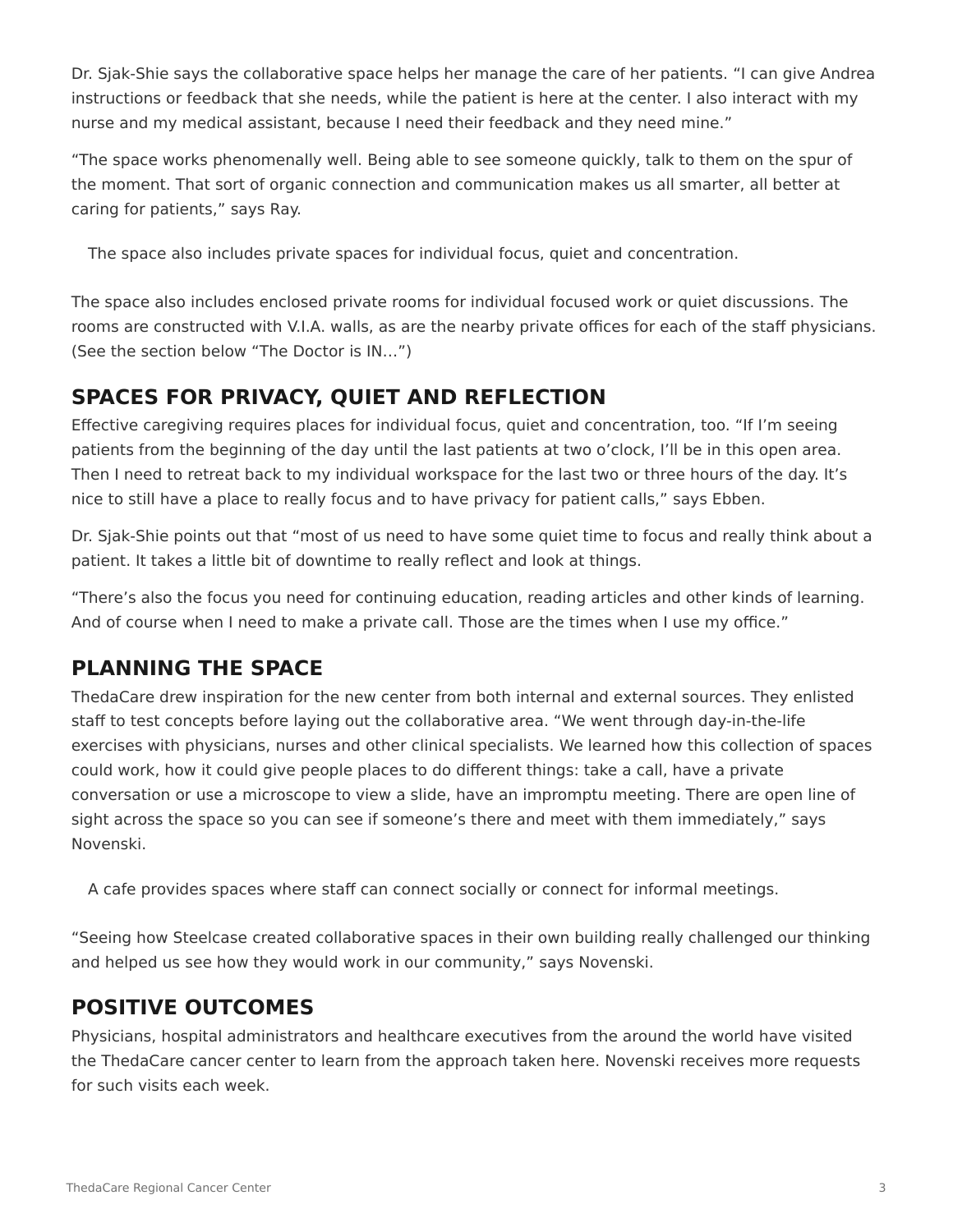#### **"Patients definitely benefit from how we're able to work."**

**ANDREA EBBEN** | Nurse Practitioner

Most important are the approximately 200 patients who pass through the new cancer center each day. ThedaCare works to provide state of the art, personalized care for each one, and the new building helps them fulfill that mission.

"Patients definitely benefit from how we're able to work," says nurse practitioner Ebben. "They know that we take a collaborative team approach, so if they're talking to the nurse about something, she's going to touch base with the nurse practitioner, the doctor, and everyone's on the same page."

"The historical model was each doctor operated in kind of a silo. Patients would be carried and transported from silo to silo. Bring those silos together so that they can all work together on an individual patient has always been a bit of a challenge," says Dr. Ray.

"The trend in all areas of medicine, not only oncology, is towards more collaborative and integrated care. One of our big goals with this center was to make it easier for physicians and our teams in all levels of care, not just the providers, to communicate better, and from that perspective, this space is working phenomenally well."

#### **THE DOCTOR IS IN …A NEW KIND OF PRIVATE OFFICE**

Private offices provide the staff with a space to do focused work. The offices are grouped together for easy communication. Front walls are mostly glass to make it easy to see if a colleague is in for a quick conversation.

As healthcare organizations rethink work processes and workspaces, the physician's office is often a touchy subject.

For generations, doctors occupied large private offices of traditional drywall construction, with a big desk and credenza, spacious bookshelves, and often other tools as well, such as a microscope, x-ray view box or other equipment. A side chair worked for the occasional visitor, but sharing information, let alone collaboration, was not easy.

As in so many other fields, real estate as status symbol seemed more important than a better work process.

Technology and times have changed. Digital information, the internet, videoconferencing and a more collaborative approach to healthcare have changed the work processes of these highly skilled professionals. Now their workspaces are starting to reflect these changes.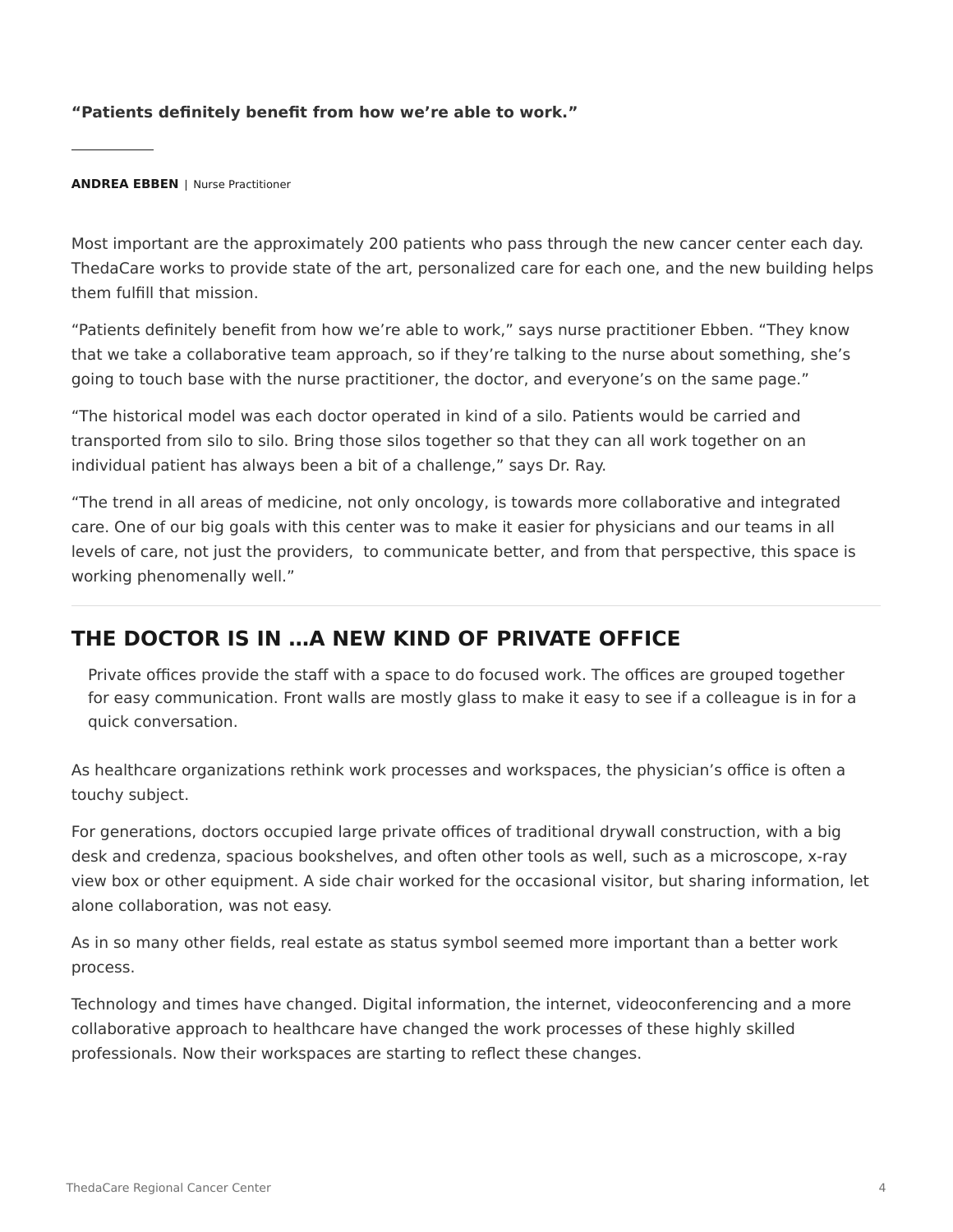ThedaCare is a good example. Staff physicians have small (6' X 9') offices, with enough room for a desk, dual monitors, visitor chair and some paper files (patient medical records here are digital). What the offices lack in square footage, though, they more than make up for in function. The offices are grouped together for easy communication. Front walls are mostly glass to make it easy to see if a colleague is in for a quick conversation.

Michael Ray, M.D., a radiation oncologist, values this new approach to the physician's office. "At the end of the day I need a space where I can go, sit down, collect some written materials, and have a space where I can centralize my thoughts, my communications, my documentation.

"The offices have glass fronts, good sight lines and the proximity to my colleagues to facilitate discussions when I need to talk about a case, and that happens on a daily basis."

#### **CREDITS**

Architecture and Design: HGA Dealership: Atmosphere Commercial Interiors

## **PRODUCTS**

[V.I.A.](https://www.steelcase.com/products/walls-work-walls/via/) walls [Sync](https://www.steelcase.com/products/desk-systems/sync/) clinician workstations [Answer](/products/beams/answer-beam/) modular workstations [Elective Elements](https://www.steelcase.com/products/desk-systems/elective-elements/) [Universal storage](https://www.steelcase.com/products/bins-shelves/universal-storage/) [Series Bench](https://www.steelcase.com/products/benching/) height adjustable benching [Series 5](https://www.steelcase.com/products/height-adjustable-desks/) height adjustable tables [Campfire,](https://www.steelcase.com/products/education-lounge-seating/turnstone-campfire-lounge-system/) [Groupwork](https://www.steelcase.com/products/conference-classroom-tables/groupwork/) and [ScapeSeries](https://www.steelcase.com/products/conference-classroom-tables/scapeseries/) tables [Currency](https://www.steelcase.com/products/desk-systems/currency-enhanced/) desks [Buoy,](https://www.steelcase.com/products/education-lounge-seating/turnstone-buoy/) [Circa](https://www.steelcase.com/products/sofas/circa-lounge-system/), [cobi,](https://www.steelcase.com/products/collaborative-chairs/cobi/) [i2i,](https://www.steelcase.com/products/collaborative-chairs/i2i/) [Jersey](https://www.steelcase.com/products/office-chairs/jersey/), [Move](https://www.steelcase.com/products/guest-chairs-stools/move/), [Sorrel](https://www.steelcase.com/products/healthcare-seating/sorrel-2/), [Bob,](https://www.steelcase.com/products/side-guest-chairs/bob-seating/) [Massaud](https://www.steelcase.com/products/conference-chairs/massaud-seating/) and [Together](https://www.steelcase.com/products/lounge-seating/together-bench/) seating [Walkstation](https://www.steelcase.com/products/height-adjustable-desks/walkstation/) treadmill desks FYI monitor arms [Slatwall](https://www.steelcase.com/products/organization-tools/slatwall-slatrail/) and Slatwall Worktools [110 Series](https://www.steelcase.com/products/whiteboards/110-series/) whiteboards [Regard](https://www.steelcase.com/products/bookcases-cabinets/regard/) planters

#### **Featured Product**

#### **[V.I.A.](https://www.steelcase.com/products/walls-work-walls/via/)**